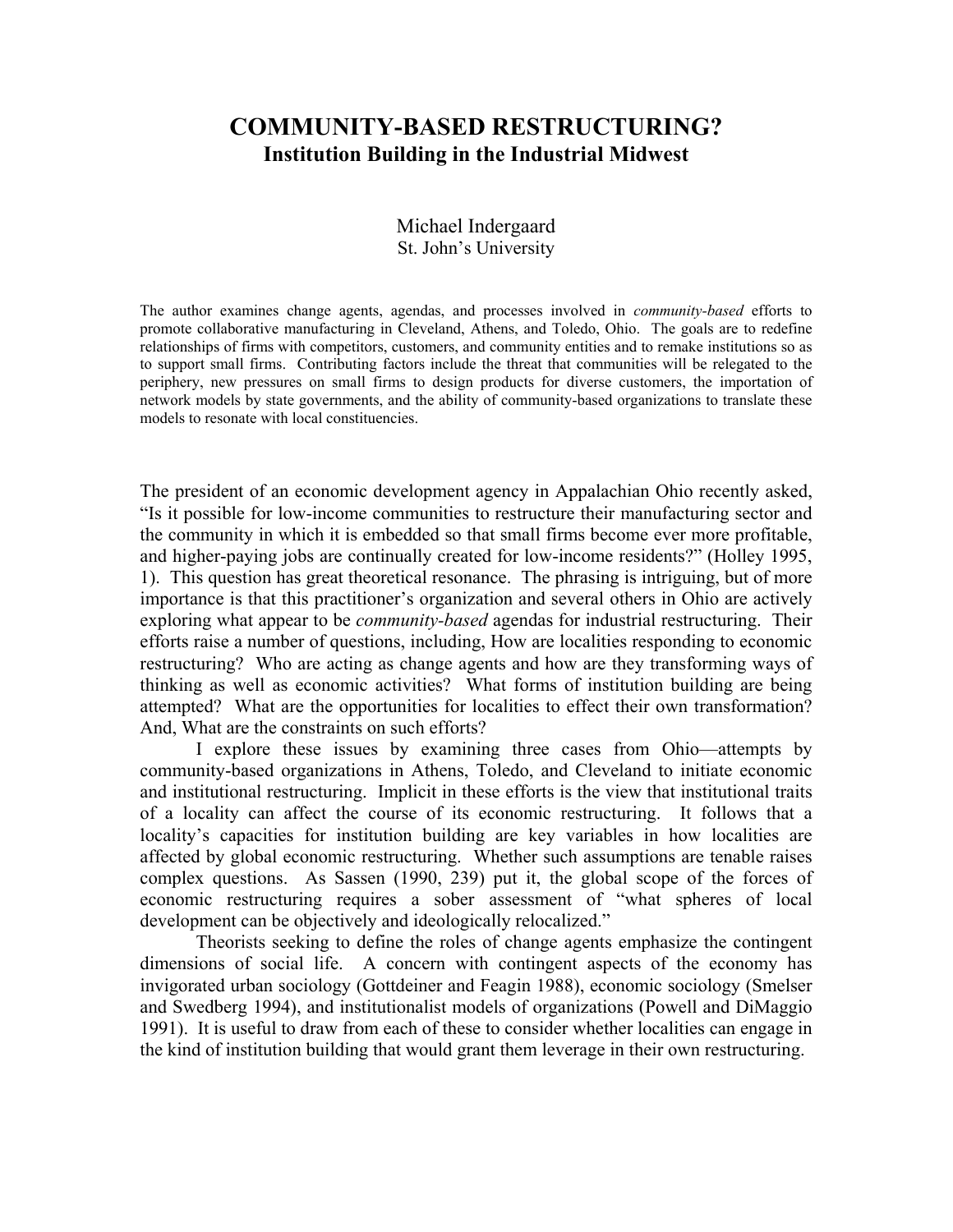#### **SOCIAL EMBEDDEDNESS**

 Throughout the last decade, comparative study has facilitated a social constructionist view of the economy. Granovetter's (1985) insight that economic exchange is embedded in social relations has promising applications in urban and regional analysis (Logan and Swanstrom 1990; Saxenian 1994; Romo and Schwarz 1995). Sabel and colleagues (Sabel 1982, 1989; Piore and Sabel 1984; Sabel et al. 1989; Best 1990; Herrigel 1993) have inspired research on the multiple trajectories and institutional foundations of restructuring. Their work suggests that social, cultural, and political contingencies at the national and subnational levels may affect the course of restructuring.

 For these authors, global restructuring entails the competition of several distinctive production systems. They have argued that the dominant model of industrial organization in the United States—mass production—is an inflexible system more vulnerable to unstable markets than systems based on interfirm collaboration. Collaboration systems often feature regional institutional complexes that uplift the performance of small and medium-sized firms: *industrial districts* such as Baden-Wurttemberg (Germany), Emilia-Romagna (the *Third Italy*), and Tsubame City (Japan); Japanese corporate supplier systems; and U.S. enclaves (Silicon Valley and the film industry of Los Angeles). These regional systems provide clues on the kinds of institutional traits that may give a locality a competitive advantage. According to Saxenian (1994, 9), a region like Silicon Valley is organized "to adapt continuously to fast-changing markets and technologies. The system's decentralization encourages the pursuit of multiple technological opportunities through spontaneous regroupings of skill, technology, and capital. Its production networks promote a process of collective technological learning." Many of these qualities stem from the fact that the system's core is a localized *organizational field*. Cooperation among firms is supported by a culture of change and myriad organizations (business associations, local government, universities, professional societies, and clubs) (Saxenian 1994).

 These systems appear to have unusual capacities for self-assessment and selforganization. The adaptive capacities are associated with the decentralization of power. A broad array of actors possesses industrial power, which Herrigel (1993, 232) described as the "capacity to shape the public discussion…[about] the health and reform of the…field of firms and public and private organizations." This capacity reflects an organization's position in local networks and its ability "to shape identity and collective understanding" (p. 227). Similarly, Amin and Thrift (1994) defined these regions as having strategic economic capacities and *institutional thickness*. Institutional thickness exists when a multitude of interacting institutions possess an inclination to represent the collective, having "a common industrial purpose, and shared cultural norms and values" (p.14). Amin and Thrift noted that although little is known about local organizational fields, they suspected that the capability to stimulate new forms of collective representation and awareness of a common industrial enterprise among institutions existed in only a few localities. This literature on restructuring suggests that local institutional traits matter but the ability to change institutions is problematic.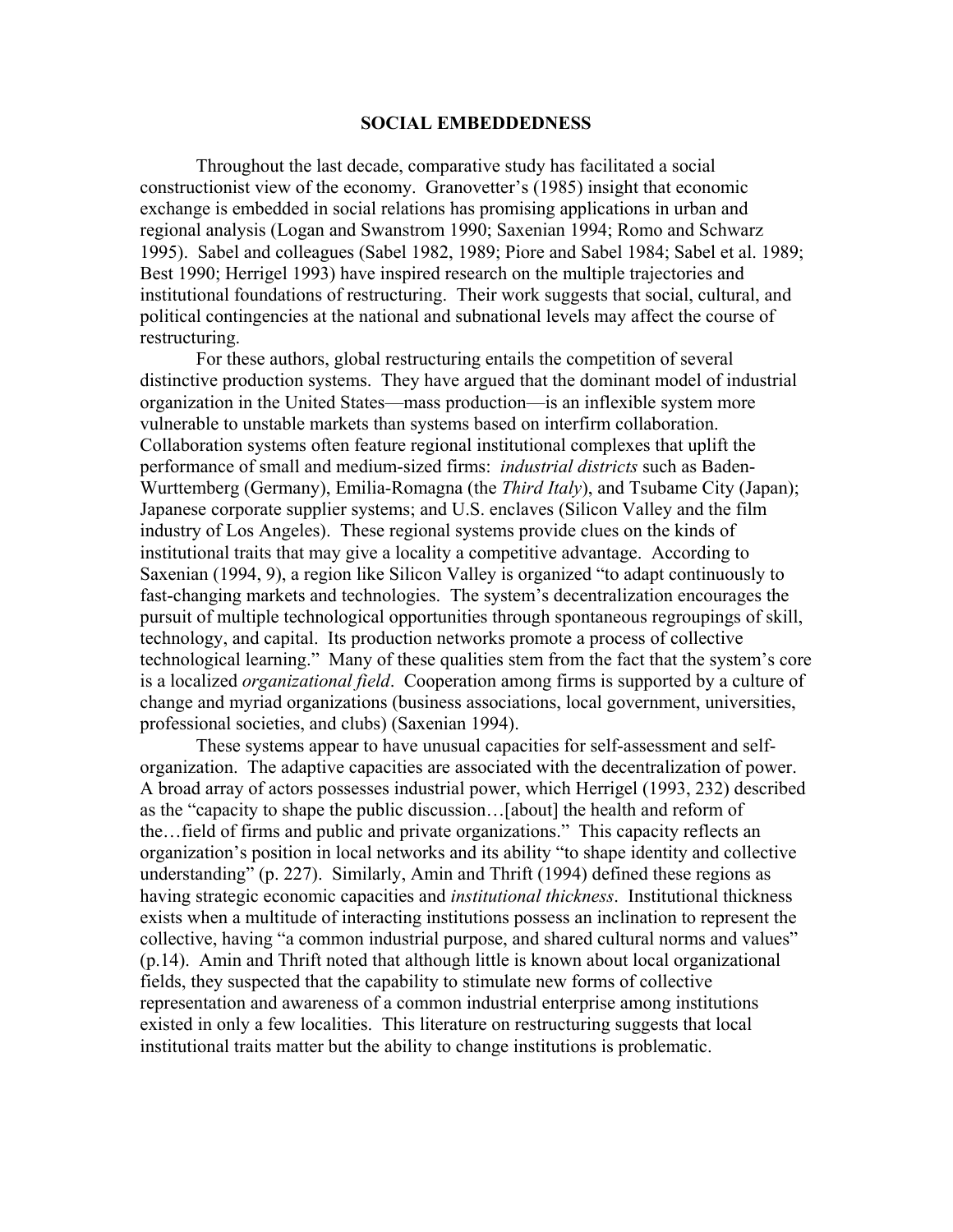#### **LOCAL CHANGE AGENTS AND AGENDAS**

 One would expect that urban theory could help identify the circumstances in which local actors might be able to influence the course of institutional and industrial development. Insights on how local institutions and agents interact with forces of restructuring are beginning to make their mark on urban/regional analysis (Hill 1989, 1990b; Logan and Swanstrom 1990; Fujita and Hill 1993; Saxenian 1994). However, in many theories of local development, the diverse and contingent paths of restructuring are not recognized nor is the possibility that local actors might influence industrial reorganization considered. The convention in much of the literature is to view property development as the locus for agency (Mollenkopf 1983; Gottdeiner 1985; Logan and Molotch 1987).

 The most influential statement is Logan and Molotch's (1987) account of coalitions that unite to turn the city into a growth machine for maximizing coalitions that unite to turn the city into a growth machine for maximizing property rents by drawing in outside investment. Such efforts revolve around creating a good business climate that attracts corporations by lowering factor costs, reducing government regulation, and defusing public activism. Property interests typically hold hegemony over local development efforts. They marshal an elite consensus on the desirability of growth, which is then used "to eliminate any alternative vision of the purpose of local government or the meaning of community" (p.51). One wonders if hegemony might give way during restructuring. In fact, new change agendas and agents are in evidence.

 Clavel and Kleniewski (1990, 202-203) argued that there has been an increase in "progressive" policies entailing "local and popular social control over restructuring" and a commitment to manufacturing. This is the result of the activity of new kinds of actors (e.g., academics and churches and other community organizations), the increased analytic capacity of public-sector and public-interest groups, and the rise of strong communitybased organizations. Restructuring may create opportunities for new policies. Business elites have been fragmented and "groups accustomed to stability" have been shaken by "a mosaic of growth and decline" (p. 225).

#### **INSTITUTIONAL RESILIENCE AND OPPORTUNITIES FOR CHANGE**

 In regions organized around collaborative production, a broad array of organizations participates in remaking the industrial order. The logic of such a system goes against the institutional grain of mass production centers. Agents of communitybased restructuring in the United States would be faced with the heroic task of promoting an alternative logic across the organizations that make up a local social order. Yet the institutional dynamics of global restructuring may provide opportunities for such efforts.

 Normally, the ability of institutions to encourage their own reproduction is a major constraint on change. Institutions provide a material and symbolic backdrop that shapes even attempts to modify them (DiMaggio and Powell 1991). Their resilience also stems from the fact that relationships and actions that anchor institutions "come to be taken for granted" (Zucker 1983, 2). "Shared cognitions" (DiMaggio and Powell 1991, 9) that dictate "what has meaning and what actions are possible" (Zucker 1983, 2) are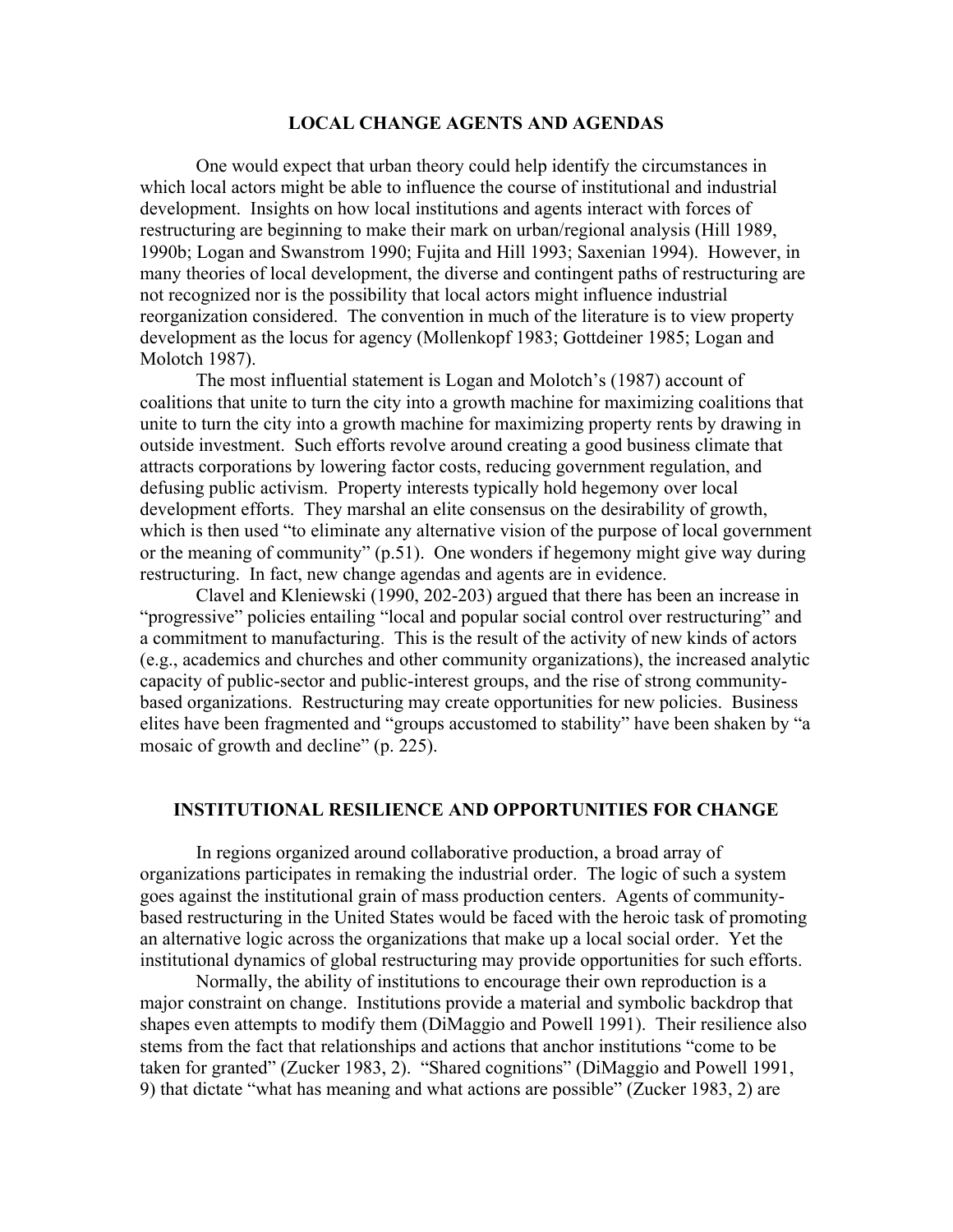rarely contested. However, the "logics" of different institutions (e.g., economy and family) are potentially contradictory. If contradictions become overt, it creates a situation that may be exploited to "transform the institutional relations of society" (Friedland and Alford 1991, 232). The relationship between institutions could be contested, as could the question of which institutional logic should apply (p. 256). Change agents might "export the symbols and practices of one institution in order to transform another" (p. 255). This line of thought is promising. Global restructuring may illuminate fault lines in the mass production system and encourage the formation of alternatives.

 As the mass production system withers before unstable markets and flexible rivals, it is also being challenged from within. Herrigel (1993) described a split widening within corporate management between traditionalists and transformers. The transformers are embracing collaboration and attempting to integrate their units into decentralized industrial orders. Perhaps a parallel split can be seen within state governments in the United States. In the 1980s, a host of activist state governments began to promote industrial modernization and collaboration. These programs have focused on small indigenous firms and were loosely modeled on the Third Italy and Japan (Osborne 1988; Rosenfeld 1992). On the other hand, officials from the same states continue to chase wayward mass producers and view corporate subsidies as a development imperative.

 With the contesting of industrial models in elite circles, opportunities may appear for advocates of alternative development agendas that approximate community-based restructuring. Change agents typically attempt to redefine reality through novel use of a frame—an "interpretative schemata" that depicts what is "good, real, important, possible, and necessary" (Stoecker 1995, 113). Agents of community-based restructuring might create new representations of the relationship between community and local industry, devise a collaborative frame to create a new mutual awareness among community segments of their common interest in a shift to collaborative production, and be in a position to use that frame to mobilize firms and local supporters in building new relationships and institutions. They may find that transformers in government or corporations possess complementary agendas. In fact, community-based organizations are exploring novel institutional agendas in three Ohio localities.

#### **CASE STUDIES**

 The selection of the three cases reflects my involvement with the Toledo project (see Indergaard 1996) and related contacts with the programs in Athens and Cleveland. Although this is not a representative sample, it is arguably a strategic cluster of cases for the purposes of modeling a novel form of local industrial development that seems to have crystallized over the last decade. The three programs have worked together and have begun to define themselves as members of a policy network/interest group. The commonalities and differences in their backgrounds and courses of development allow for some preliminary comparisons. Each case will be investigated with regard to the background of the change effort and agents, efforts to produce a sense of common industrial enterprise, and institutional developments—arenas for collective representation, firms supports, and issues.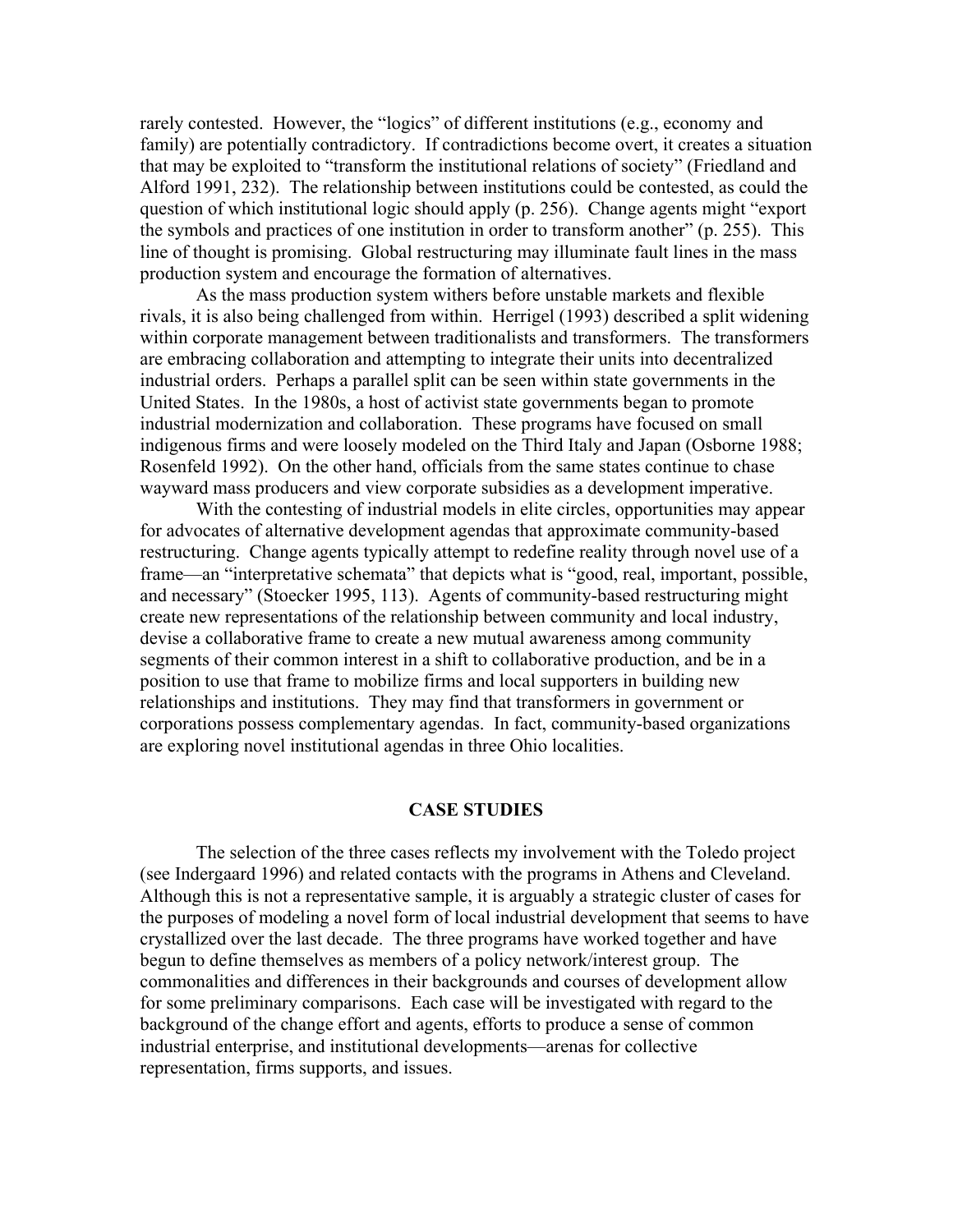## **WEST SIDE INDUSTRIAL RETENTION AND EXPANSION NETWORK (CLEVELAND)**

In 1986, three community development corporations (CDCs) in Cleveland's West Side founded the Westside Industrial Retention and Expansion Network (WIRE-Net). The number of Cleveland residents with manufacturing jobs had dropped from 71,000 in 1980 to 42,000 in 1990, a decline of 28,918 jobs (40.7%) (U.S. Bureau of the Census 1980, 1990). Losses were concentrated in the automobile and steel sectors; other sectors (e.g., machinery and metal fabrication) arguably remain viable (Gurwitz and Kingsley 1982). The West Side contains a population of 64,000 and a considerable portion of Cleveland's remaining industry. West Side CDCs had strong ties with firms and had been influenced by the Industrial States Policy Center to view industry as a threatened community resource. The area hosted 350 firms employing 13,000 workers as of 1994; 60% of local jobs were industrial (WIRE-Net 1995b, 4).

## **Community-Based Industrial Development**

 WIRE-Net (1995b, 1) has framed the West Side as a manufacturing community that has a common set of needs that cross institutional boundaries. Its mission is to "encourage the growth and retention of industrial and related employers, promote employer involvement in local community improvement efforts…promote…cooperation and collaboration among…various constituencies…[CDCs], businesses, residents and other development organizations." WIRE-Net (1995c, 6) aspires to be a "communitybased industrial development organization" that "becomes a permanent, sustainable institution drawing on the full resources of the community to address identified needs." It emphasizes both the economic and social aspects of industrial change that need to be confronted: business flight to the suburbs, competitive challenges to local business, worker-job skills mismatch, high unemployment, stagnant/reduced earning power, reduced tax base, stagnant housing values, declining schools, and declining neighborhoods. WIRE-Net (p. 6) had set the goal of becoming a "net producer of manufacturing jobs" by the year 2000. Its agenda seems designed to promote awareness among diverse constituencies of a common destiny they share by virtue of their manufacturing base.

## **Institutional Developments**

 An examination of WIRE-Net policy arenas and firm supports shows it to be especially adept at forming ties with firms and established institutions.

 A *manufacturer's association*. A review of the arenas that WIRE-Net provides for policy deliberations suggests that it serves as a territorially defined business association. If 20 members on the WIRE-Net board in 1995, 3 are the original founding CDCs, 16 are firms, and 1 is a local technology institute. The CDCs choose 3 board members each, and the rest are elected from the membership of 116 firms (WIRE-Net 1996). A second arena is the membership forum in which firms can discuss issues such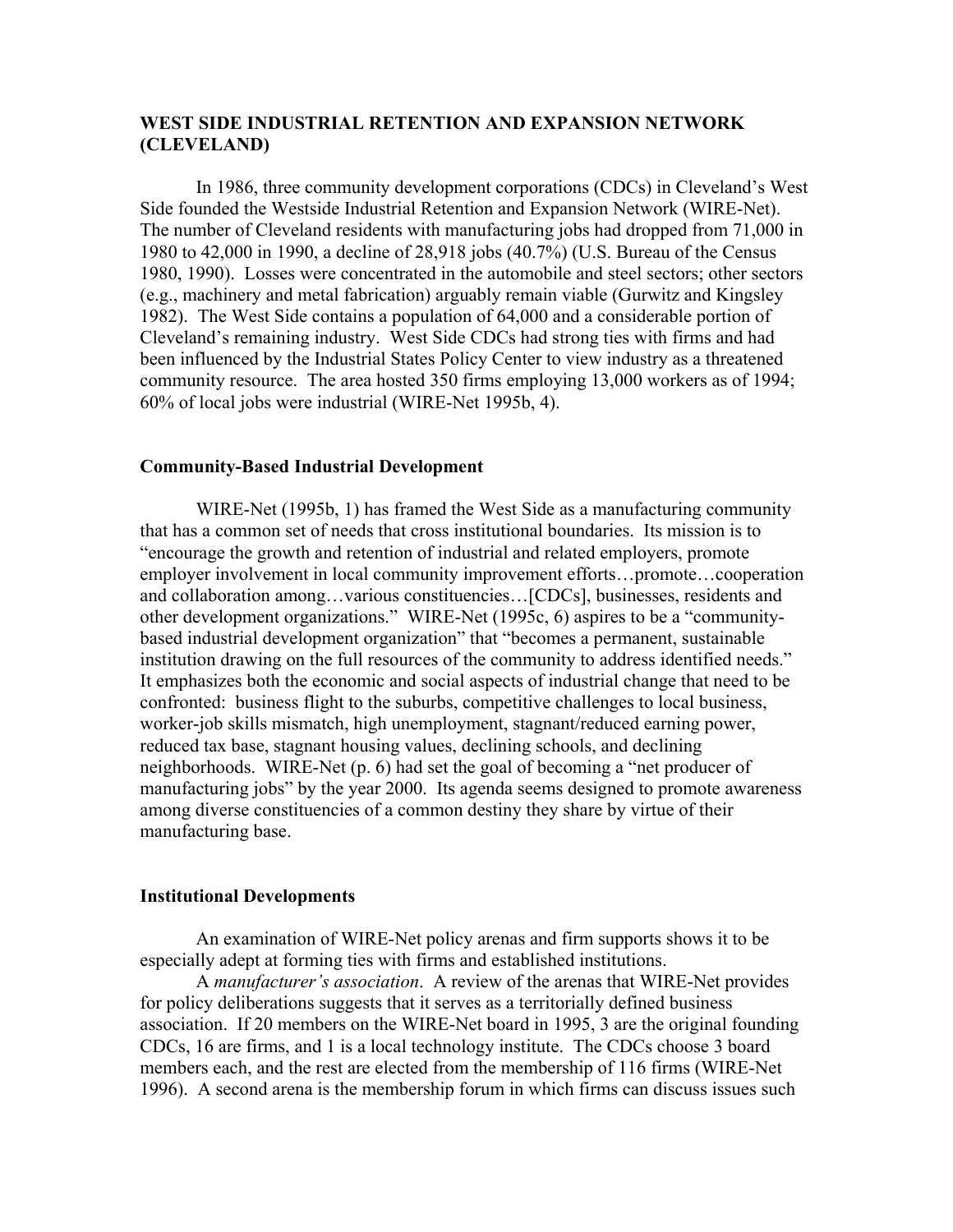as manufacturing assistance, training, member services, real estate development, and crime control (WIRE-Net 1995c).

*Training Network.* WIRE-Net has created training networks that link various institutions, area manufacturers, and residents. WIRE-Net provides training or makes referrals to other training and social service programs. It also runs a school-to-work program, called DESTINY—Developing Education Specifically Targeting Industry and Neighborhood Youth. Staff and firms work with high schoolers to prepare them for a manufacturing career. Firms provide instructional support, mentoring, and summer jobs. Graduates are given jobs or further education (WIRE-Net n.d.).

*Manufacturing supports.* WIRE-Net's aid to manufacturers includes retention visits, site searches, financing help, and purchasing pools. Because of its success, it became the model for the Cleveland Industrial Retention Initiative. WIRE-Net also provides modernization services by working with the Cleveland Advanced Manufacturing Program (CAMP), a center in the Edison program (Ohio's modernization effort). CAMP stations a field engineer at the WIRE-Net offices to assist firms with research and development or technology. WIRE-Net recently added staff to help small firms explore new markets and assess manufacturing practices. In conjunction with CAMP and two industrial associations, WIRE-Net (1995a, 1) has begun a "business cluster strategy," a networking effort meant to help small firms "combine resources, gain knowledge, achieve economies of scale, acquire technologies and resources, and enter markets otherwise beyond their reach."

*Issues.* WIRE-Net has stressed the interdependence of various community segments and the need for their cooperation. The credibility of WIRE-Net's agenda with powerful entities is evidenced by its funding from foundations, various governments, and a large contingent of dues-paying firms. However, there is less evidence of participation by non-elites in WIRE-Net arenas, with the exception of the CDCs. The training effort also raises issues about power. Low-income and minority residents predominate in placements, but average placement wages have remained at \$6 per hour since 1989 (WIRE-Net 1996, n.d.). Firms' abilities to secure cheap labor may retard the social and economic development of the West Side—and stunt the fledgling effort at interfirm collaboration.

 The generation of interfirm collaborations known as flexible manufacturing networks (FMNs) is the raison d'être for the next two projects. An FMN is a group of small firms that comes together to achieve what no single firm could. Each firm in the network focuses on excelling at a specific part or process instead of struggling with all aspects of putting out a product. The sharing of strengths, costs, and risks allows firms to respond quickly to opportunities. The model is derived from European industrial districts.

#### **The Appalachian Center for Economic Networks (Athens)**

 The Appalachian Center for Economic Networks (ACEnet) is headquartered in Athens and serves eight rural counties with a combined population of 195,000. This region has long been considered depressed and as become even more so by the loss of high-wage manufacturing and mining jobs. Between 1980 and 1990, the number of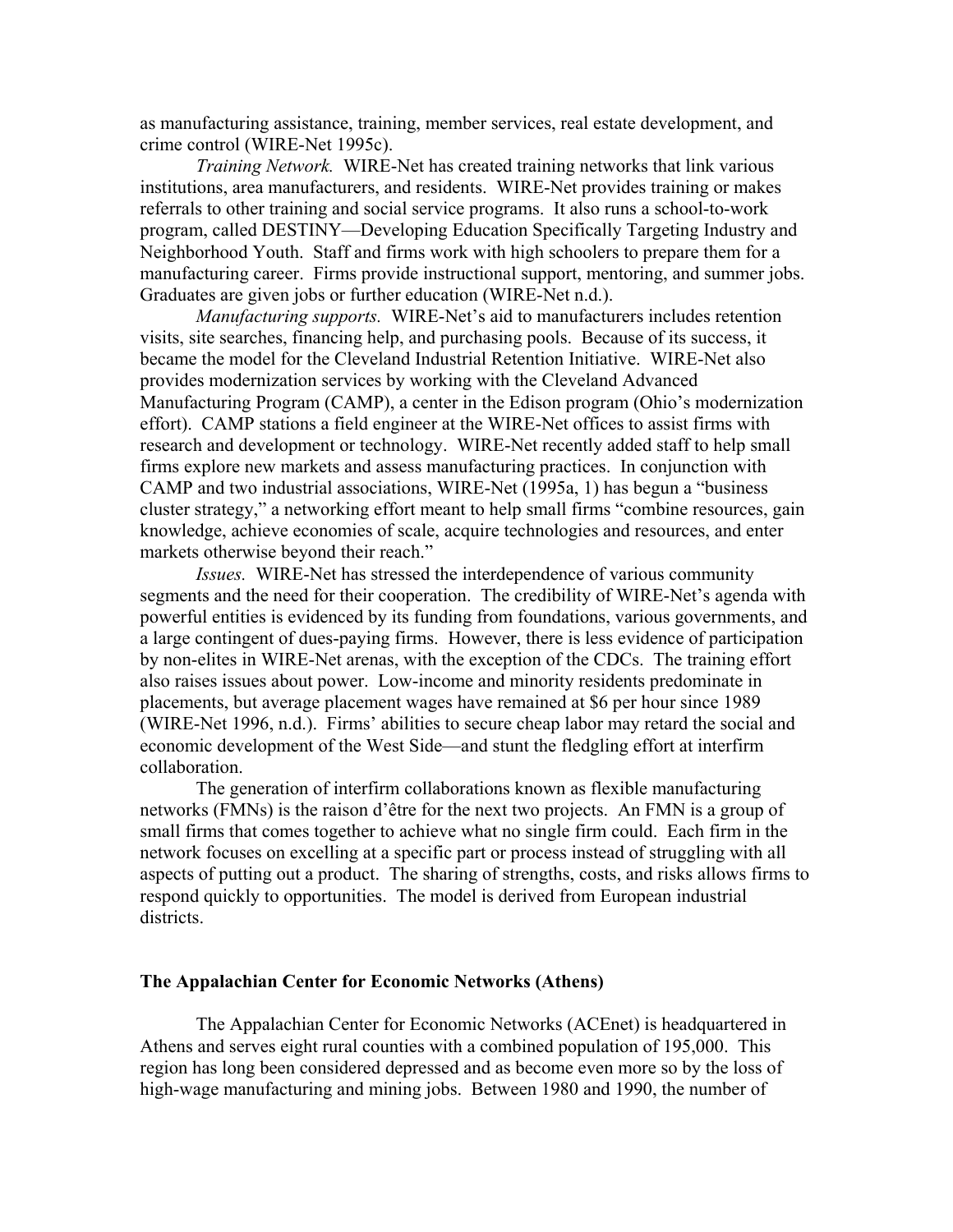residents employed in manufacturing declined from nearly 16,000 to 13,700, a drip of more than 2,100 (13.3%) (U.S. Bureau of the Census 1980, 1990). The manufacturing base now consists of 200 firms in the furniture-making, metal fabrication, and electrical/electronic equipment sectors. Most of these are small-job shops or third-to fifth-tier suppliers (Holley and Wilkins 1991a).

 ACEnet originated under another name, Worker Owned Network, a non-profit group formed in 1985 to promote Mondragon-style cooperatives. The shift to FMNs began after grants from the Joyce Foundation's FMN program and the state's network program in 1989 and 1990, respectively. In 1991, the organization re-formed as ACEnet. Its mission reflects a blend of progressive concerns: "the development of a sustainable regional economy based on economic justice, self determination and respect for diversity" (ACEnet 1991, 2).

## **Remaking a Regional System**

 ACEnet's framing of its locale features regionalism mixed with the images of community and system. ACEnet has been able to build on a traditional identity of "Appalachian Ohio" to promote regionalism, but at the same time, it has had to combat an anti-Athens sentiment in the outlying rural areas. Regionalism meshes well with ACEnet's network strategy, which was directly influenced by European industrial districts as well as by U.S. FMN models. From their study of, and visits to, the districts, ACEnet staff decided that the community base was critical—a *system of organizations* (Holley 1995). Restructuring the economy would require an assessment of the region's *system potential* (Holley and Wilkens 1991b) and the remaking of its institutions. According to Holley (1995, 20),

Economic restructuring is a formidable task, which requires a parallel transformation in traditional economic development entities such as banks, government, and business development organizations as well as some nontraditional entities, including welfare departments, schools, and churches. For these stakeholders in the economic development community to be effective in assisting firms, they too have to change and become more flexible, innovative, and collaborative.

#### **Institutional Developments**

 ACEnet helps firms and would-be entrepreneurs to explore new market niches collaboratively. ACEnet does not just respond to new market niches but actively tries to structure them. ACEnet also uses *joint design* sessions to remake institutional services. These sessions are major arenas for firms and a broad range of actors to make policy in the collective interest of the area.

 ACEnet has supported firms in exploring two niches: specialty furniture/household products and specialty foods. ACEnet's role and the institutional consequences have varied in the two endeavors. In the first, ACEnet's role was to fill in gaps in the capacities of firms and create its own lead firm. In the second, ACEnet served as a facilitator for entrepreneurial and institutional development. Here, the participation and initiative of large numbers of diverse participants has generated synergy and spin-offs.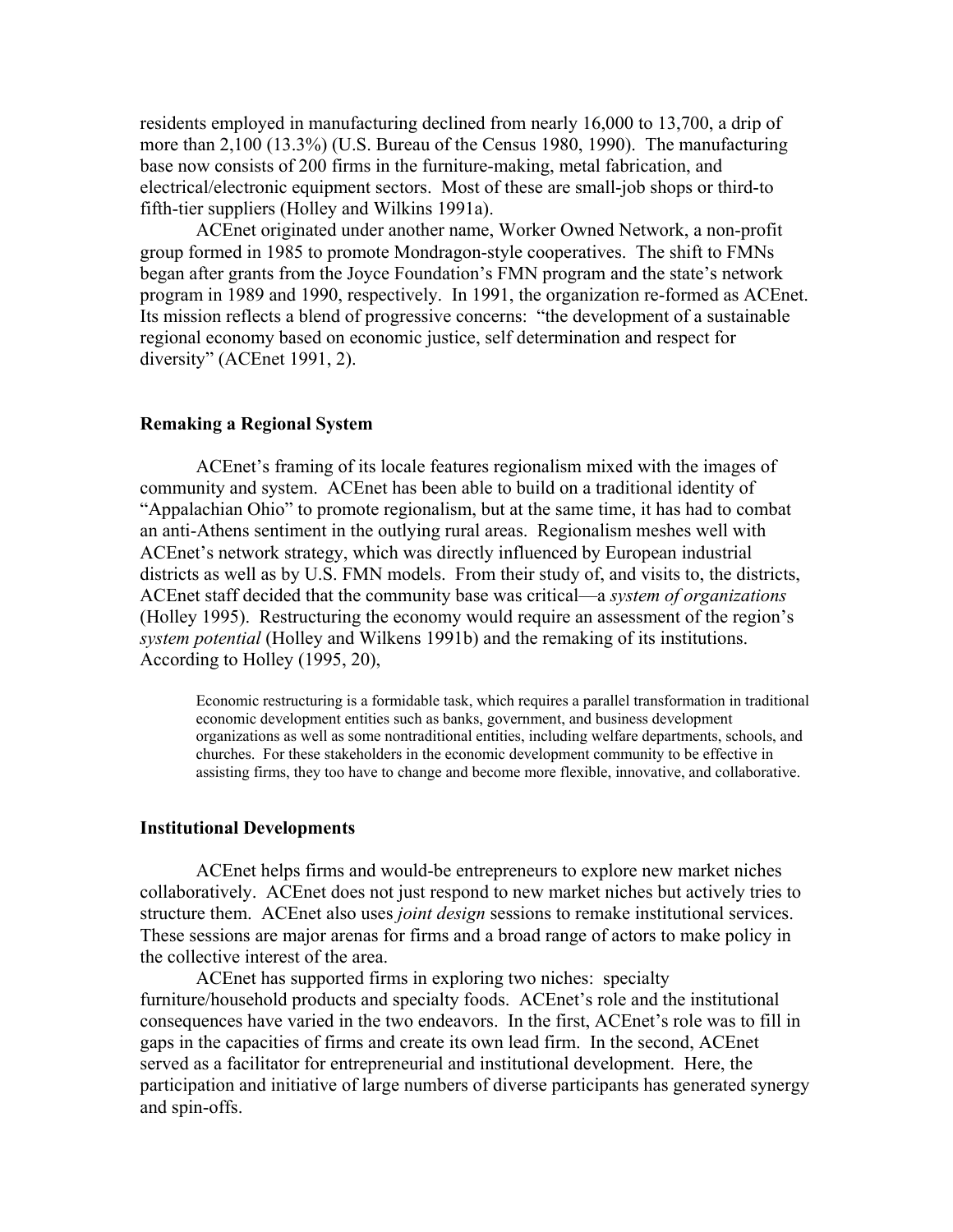*Filling entrepreneurial gaps*. ACEnet identified accessible kitchen cabinetry for the disabled and elderly as its first target niche; it assessed more than 70 firms that seemed to have relevant capabilities. According to Holley (1995, 13), ACEnet found many of the firms to be "marginal at best, surviving on the overtime contributed by owners and family members." Most had little capacities for product design or for manufacturing products for final markets. ACEnet found no firms willing or able to act as coordinators in collaborative efforts. ACEnet formed its own for-profit subsidiary, AD\*AS, to broker product design and coordinate production. AD\*AS recruited designers and advisors familiar with accessibility needs and identified motorized kitchen cabinets and counters as a promising first product. AD\*AS selected 10 firms to serve as subcontractors to produce a prototype. ACEnet also tried to line up housing developers to structure demand (Holley and Wilkens 1991a). Several dozen firms have been involved over the last three years in developing and producing a line of eight household products.

*Growing Firms*. The second market area ACEnet targeted for FMNs was specialty foods. This appears to have been a more appropriate niche for local firms and fledgling low-income entrepreneurs. In large part, ACEnet's Food Ventures has been a microenterprise initiative, serving to thicken the firm base for FMNs. Program staff introduced the owners of firms to promising market contacts and let the firms select and develop their own product lines. A diverse collection of farmers, restaurant owners, and manufacturers participate: Many of the farmers and restaurant owners have expanded into food processing or marketing. Some established firms were able to act as brokers or lead firms, organizing smaller and newer firms into joint production. Holley (1995) claimed that these arrangements created a nurturing atmosphere for low-income entrepreneurs.

 This effort has generated intriguing spin-offs. Low-income truck farmers and some processors formed a nonprofit organization that has resembled a producer's association: Members meet frequently to "share information about suppliers, new markets, and to plan joint activities" (Holley 1995, 17). This group helped develop the specialty foods strategy and allowed ACEnet to reach low-income people who had previously worked in the informal economy. More than 100 firms and entrepreneurs have been involved in some way (p. 17).

 Food Ventures illustrates ACEnet's method of marshaling support services and new institutions. ACEnet helped start-up firms get certified by the Department of Health, acquire inexpensive equipment, and get their products tested by the Department of Agriculture. ACEnet lined up the state, a community college, and Ohio University to design a *kitchen incubator*. This 9,000-square-foot facility includes a licensed time-share kitchen, a retail space, a marketing resource library and computer station, and a meeting room. The facility allows low-income entrepreneurs and restaurants to experiment with food processing, selling, and networking (ACEnet 1993; Holley 1995).

 *Making Public Space.* ACEnet uses a joint-design process to create arenas for policy making. Meetings are held with a group representing all stakeholders. According to Holley (1995, 20), they "design a new program, service, or institution to meet a need or realize a possibility." Thus ACEnet responded to firms' need for trained entry workers by enlisting representatives of a vocational school, a technical college, the welfare department, low-income community groups, and firms. The group designed a nine-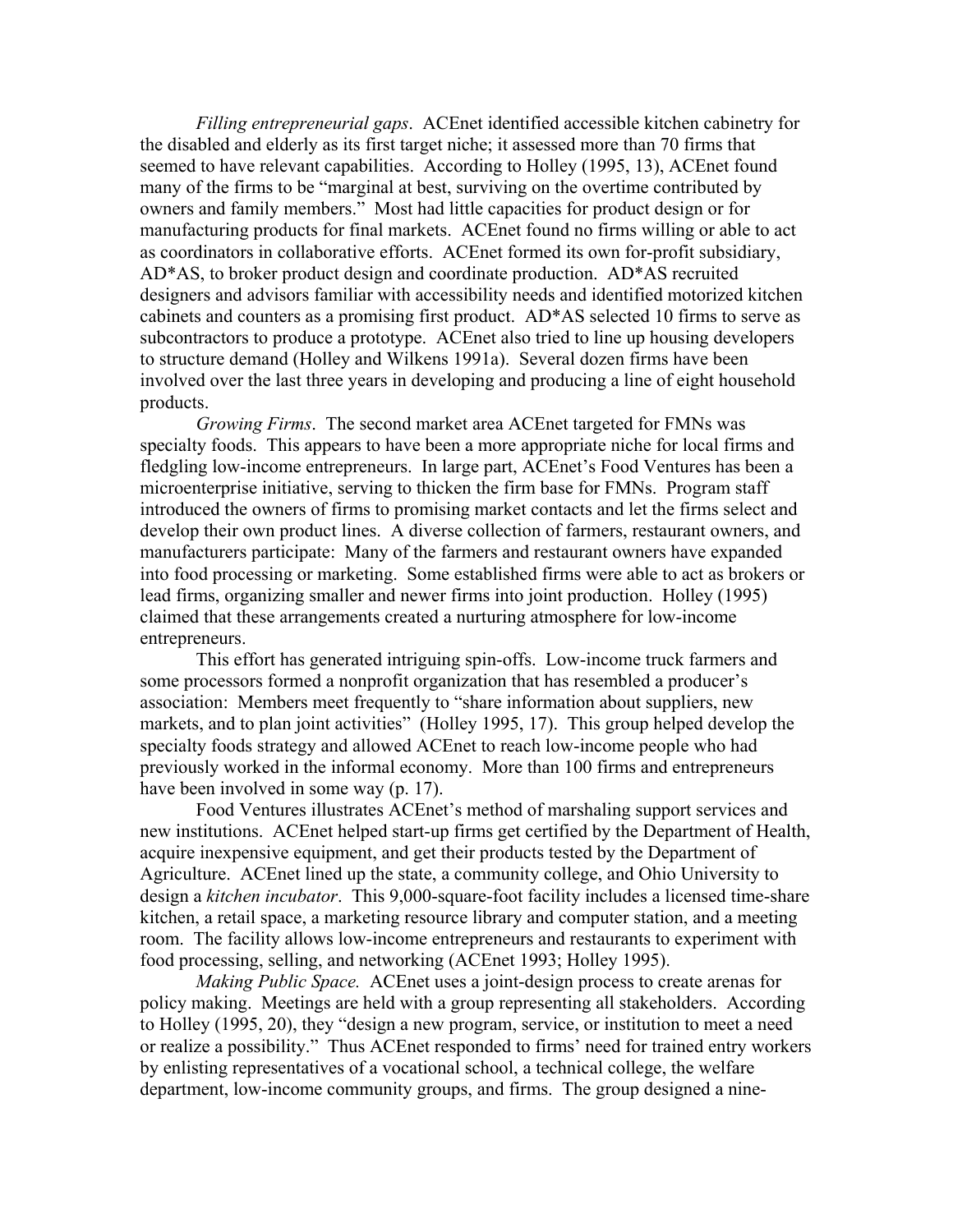month vocational school and an on-the-job training program that helps people move from welfare to work. Once the program was running, feedback from firms and trainees was used to fine-tune it. Holley (p.29) claimed that involving diverse actors has a transformative effect: "People in such settings almost always develop more sophisticated, comprehensive, and responsible views of their community." ACEnet has used the FMN project to create a public space for new kinds of group interactions. Processes of group formation have resulted. For example, collaboration of Food Ventures participants on a number of projects led them to develop "a strong sense of group identity"; when the issue of waivers for welfare entrepreneurs arose, "they were well organized and committed to enter policy processes together" (p.28).

*Issues.* In some respects, ACEnet has made the most with the least. It has excelled at creating vehicles and arenas for broad participation in entrepreneurship and instituion building. To some degree, the denseness and creativity of interactions produced in the Food Ventures endeavor suggest the condition of institutional thickness. On the other hand, one wonders whether microenterprises will be able to lift people out of economic marginality and whether market niches that prove profitable can be secured from corporate predations. Also, the paucity of local resources for ACEnet to tap means that it is likely to remain heavily dependent on the funding of external entities such as foundations and the state. ACEnet's relations with external entities are likely to remain as important as those with local entities.

#### **THE TOLEDO FLEXIBLE MANUFACTURING NETWORK PROJECT**

 Toledo, a city of 333,000, has been a manufacturing satellite of Detroit, providing glass, parts, and assembly for the automobile industry. It also hosted many small metal fabricators and machinery builders. Restructuring rattled the Glass City during the 1980s as corporations downsized, closed, or relocated to the suburbs: Randall and Martin (1996, 1) found that 30% of the 14,000 workers at a suburban industrial park were in forms that had left Toledo. The number of residents with manufacturing jobs fell from 36,185 in 1980 to 27,660 in 1990, a drop of 8,525 (23.6%) (U.S. Bureau of the Census 1980, 1990).

 As was the case in the other two cities, there were those who counseled that manufacturing still mattered and could be nurtured in Toledo. In fact, ACEnet, having received a state grant to provide FMN training to others, met several times in 1992 with Toledo CDCs and the Urban Affairs Center (UAC) of the University of Toledo. UAC and ACEnet have worked closely since that time but have developed their own distinctive approaches.

 The key change agent in Toledo has been UAC. The expertise of UAC staff in community development and their progressive orientation have shaped the way UAC has recruited participants and designed a change agenda. UAC's background was mainly in housing and policy analysis. UAC had little experience with manufacturing-related endeavors, but its alliance with the director of a CDC that operates a successful business incubator provided connections to key firms. UAC also recruited a half-dozen CDCs in the inner city to participate; this core area includes the city's main concentrations of the poor as well as neighborhoods with a variety of socioeconomic and ethnic profiles.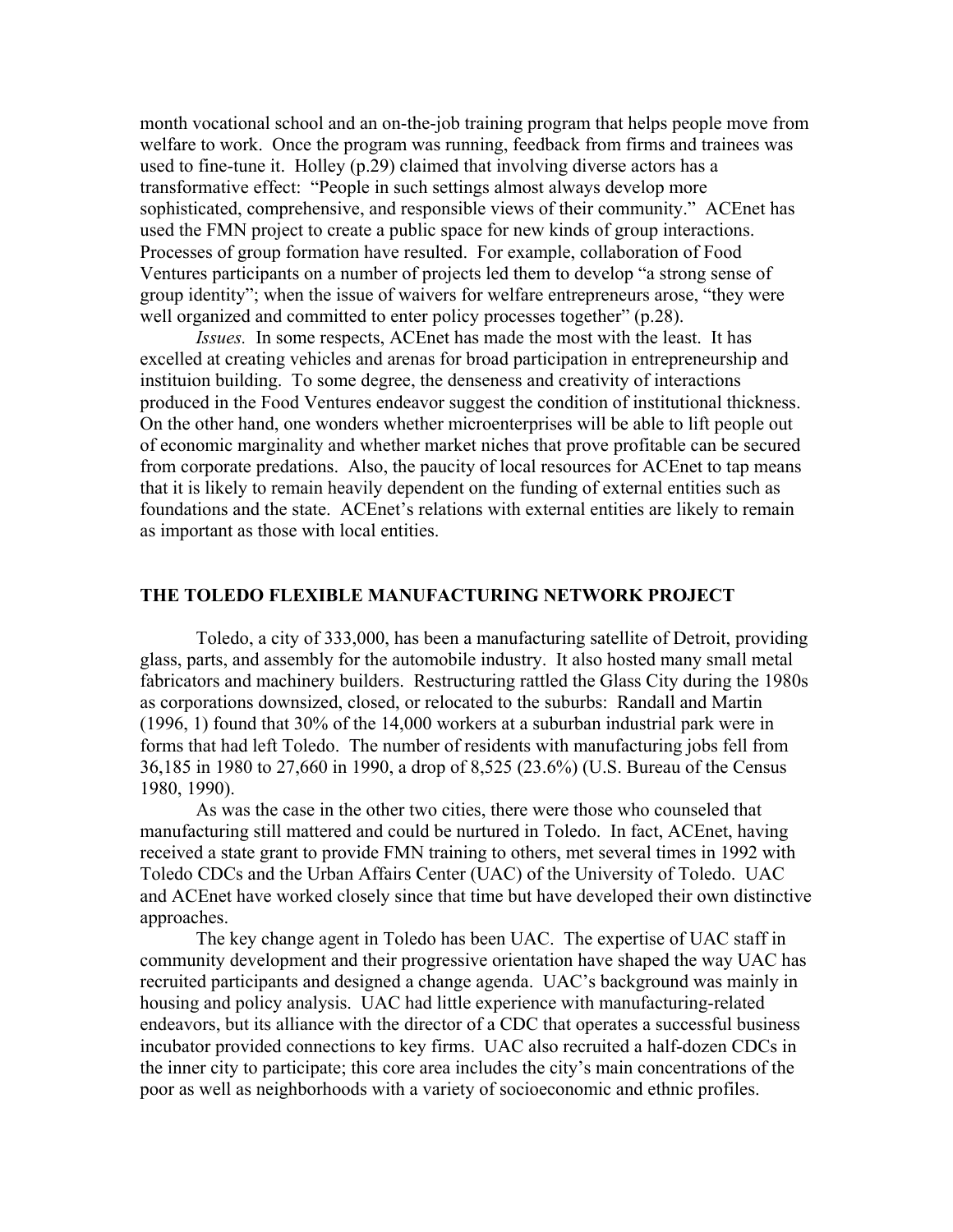#### **Building on the New Firms**

In designing the FMN agenda, UAC received input from ACEnet and academic consultants. Thus UAC staff became familiar with the state modernization programs as well as with the vaunted Third Italy. ACEnet's model for remaking a local system was a major guidepost. However, UAC staff thought richer firm and institutional cntext of the city warranted modifications. Within Toledo's dense industrial base it was likely that there were executives of small firms with insights on restructuring. A feasibility study was used to form a strategy fitting Toledo's situation: Interviews with executives of innovative firms inspired UAC staff to use cutting-edge firms to show how collaboration enables small manufacturers to adapt to restructuring.

 UAC found that small firms were under pressure to diversify their customer base and to take more responsibilities for product design. A machinery builder noted that a typical customer now "wants to contract with somebody to design all portions of the machine, develop and build prototypes, and take the risk for the prototype" (interview, 10 December 1993). He added that as a result, "We have to constantly study industries so as our customers' needs change, we can respond." He advised that opportunities for FMNs could be found in industries "where there continues to be a constant change in design and components." Similarly, the owner of a medical products firm proposed that "the Midwest, the rustbelt areas…can't compete with cheap labor elsewhere. However in the global economy, we can be innovative" (interview, 5 November 1993).

 Diversification had led some firms to work together: Serving a range of industries requires contributions from other firms. For example, a firm that makes racks for materials handling had once depended on one customer. When the corporation shut down for a period, the rack maker began to serve customers in a number of industries. The firms found it needed to help with engineering, metal cutting, and special components. After two years of working with five firms, the rack maker now has 25 customers. The machinery builder (interview, 10 December 1993) also reported working closely with other firms to form service packages:

There is a need for many kinds of work…It was hard for a small business to have a lot of different departments…We found other firms to help us in those areas…Between us and the firms we work with, we have all the pieces.

 Informants claimed that collaboration was increasing but sporadic. Selfsufficiency and distrust remained virtues for many. A business consultant (telephone interview, 30 September 1993) claimed that "many small firms that have struggled for so long, see everybody as a competitor, including suppliers and customers." A manager of an auto supplier (interview, 29 October 1993) rejected the FMN project with the comment, "We have too many secrets…We have run most of our competitors in Northwest Ohio out of business." Despite their cooperative rhetoric, the Big Three automobile companies—Chrysler, Ford, and General Motors—have had a mixed impact. The machinery builder complained that "the American firms have not learned from the Japanese that…a more effective supplier system is a two-way thing…The U.S. auto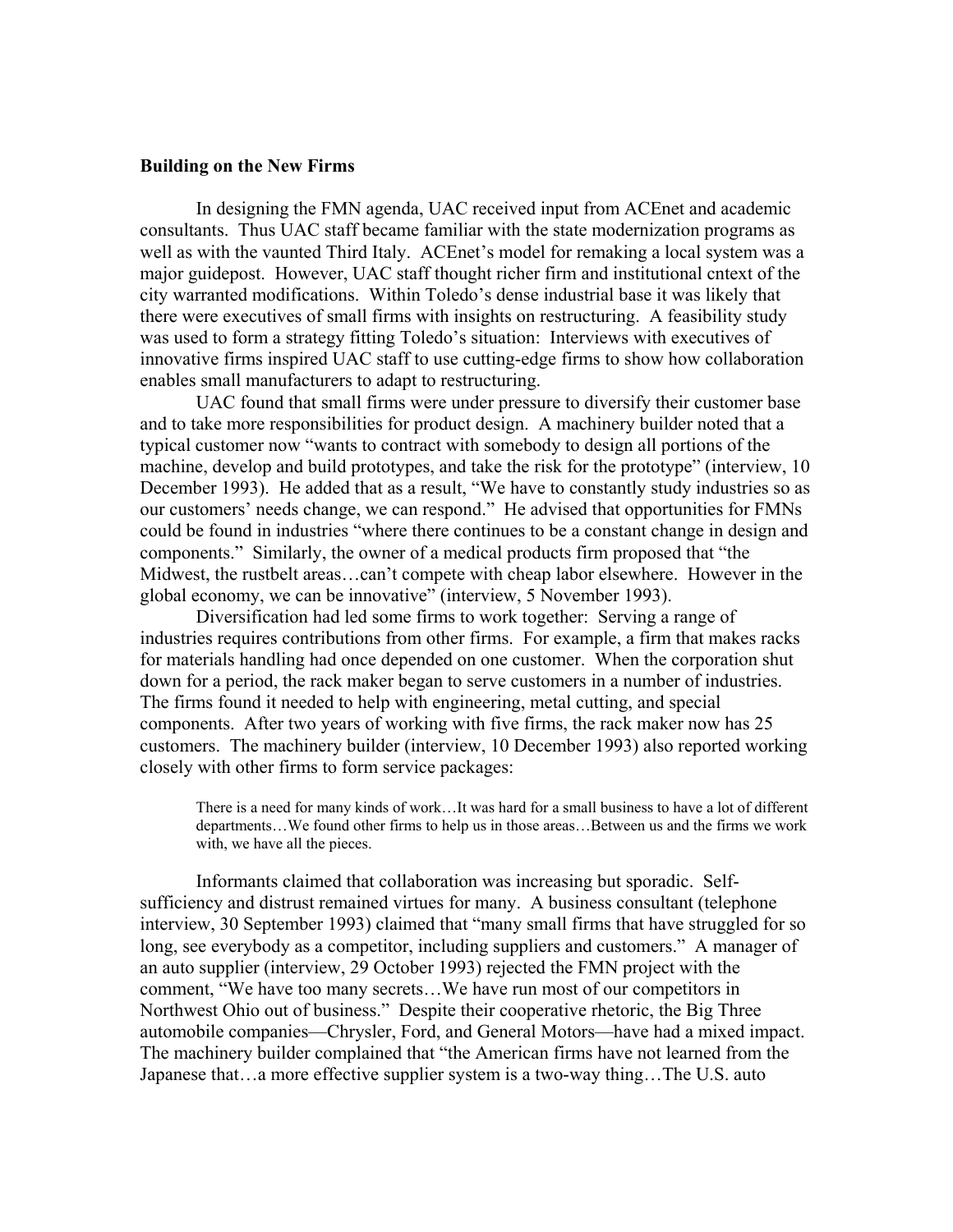companies want commitments from suppliers but give nothing back" (interview, 10 December 1993).

## **A Flexible Manufacturing Community**

 Insights on how small firms are experiencing restructuring helped UAC put the finishing touches on its agenda. In UAC's problem definition, many small firms and neighborhoods in Toledo lay outside new currents of growth and prosperity. Neither corporations nor local government possessed an agenda for helping them keep pace with global change. UAC presented a vision of how Toledo's urban core could become a flexible manufacturing community (Indergaard 1996). A substantial base of small firms remained: About 400 manufacturers in the target area employed in excess of 25,000 workers. Nearly 50 of these had been founded since 1983. Some small firms had developed innovative ways of coping with restructuring through informal networking. The solution was to use these innovative leaders to promote systematic networking: The whole base could be upgraded. If firms engaged in joint product development and production, they could tap higher-value market niches. Their capabilities could be uplifted by community aid in training, market research, and technology. This institution building would strengthen the ties between firms and neighborhoods, making it likely that growth would benefit both. UAC proposed that CDCs assume support roles and serve as bridges between firms and neighborhoods (Indergaard 1996).

## **Institutional Developments**

 UAC's creation of new arenas for institutional interactions was at the core of the effort to generate and support FMNs. It was thought that placing firms and support organizations in collaborative encounters would not only promote credible ideas but also group formation. The formation of networks would indicate what kinds of institutional supports were needed.

*Collaborative encounters.* Following Sabel's (1990) view that network projects can build on processes of group formation, UAC brought firms together to explore complementary capacities and needs. This would generate ideas on promising new market niches and promote a sense of common interest and identity. UAC staff used their skills at group facilitation to mobilize groups of firms and a leadership group of community partners, which consisted of representatives of CDCs, local and regional government lead firms, the state's Edison Industrial Systems Center (Edison) in Toledo, and banks. UAC intentionally structured a series of meetings to promote group formation. The strategy is to usher firms and community through collaborative encounters that will become institutionalized.

 UAC provides brokers to groups of firms that want to explore new market niches. In the last two years, about two dozen firms looked at a range of possibilities: electric or compressed natural gas automobiles and components, remanufactured used hospital equipment, customized exercise equipment, a therapeutic aid for female incontinence, and a super supplier network have stood the test time. UAC staff brokered an alliance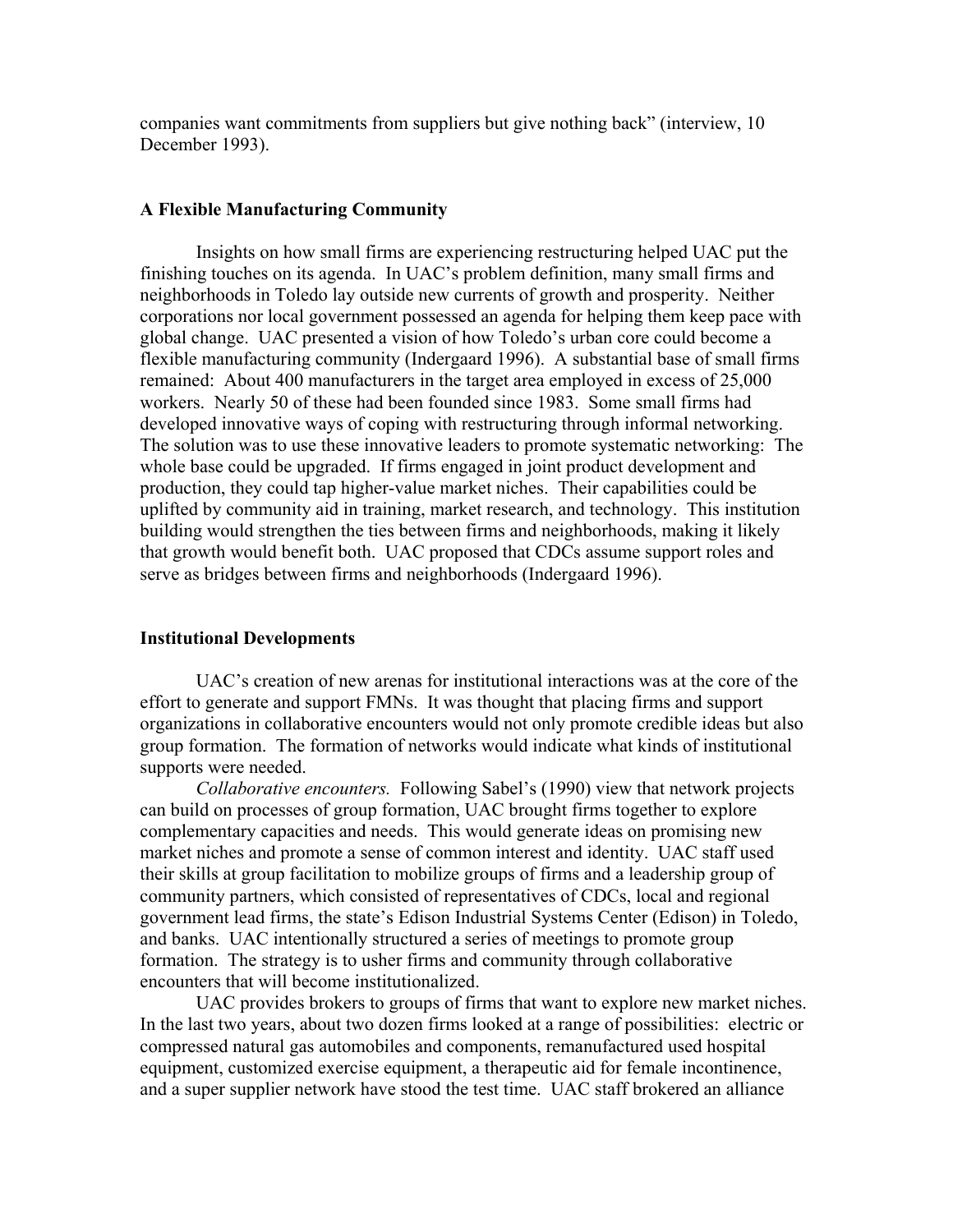between the nurse who invented the incontinence device and three firms with capacities to develop and market the product—two engineering firms and a medical products firm with ties to the European market. Prototypes have been created and are being tested; production subcontractors are waiting on the sidelines. The super supplier network is using a group of 12 firms to put together total packages to serve the materials-handling needs of the auto industry. A small, first-tier firm in the Detroit area serves as a marketing link with the Big Three, helps with engineering, and coordinates the group.

*Emergent supports.* UAC made ad hoc arrangements to support the immediate needs of networks. For example, UAC staff helped the group developing the incontinence device prepare a proposal for federal Small Business Innovation Research money and helped the group locate a principal investigator. Staff helped the Detroit firm locate and form relationships with firms that would fit into the automobile supplier group. UAC also sponsored seminars on limited liability companies and on public-financing programs. Some preliminary groundwork was done to prepare community organizations for long-term roles. A broker helped CDCs define their support roles: Their first activity was to conduct a retention and expansion survey to strengthen ties with local firms and provide information on the manufacturing base. UAC made contacts with local staff from Edison in Toledo. UAC asked that industrial extension programs be tailored to the needs of small, central-city firms. Edison proposed that UAC help shape its new Small Business Development Center. UAC and Edison have worked with educators to explore school-to-work programs and training options.

 Two major institutional thrusts materialized in 1996. First, UAC helped design an FMN-related training proposal for a technical college that has been funded by the state. This pilot program will be tailored to serve firms that are in the automobile supplier network. Second, six CDCs have worked with the city's Department of Development and UAC to plan a Neighborhood Business Institute. It is hoped that this will become the permanent home for the FMN project. From the outset, UAC had indicated that its lead role in the FMN effort would be temporary.

*Issues.* As the newest of the three programs, the Toledo project is the least tested. A core group of firms and community supporters have stuck with the project for three years, but no major entity has yet committed to lead or fund the FMN effort when UAC's Joyce funding expires. Key development bodies still seem focused on corporate recruitment and/or suburban expansion. The two existing networks are promising but unproven. Much of the Toledo base is still dependent on the automobile industry and thus subject not only to its cyclical tides but also to its restructuring dynamics. The actual leverage the community-based organizations will have with the networks is not known. The project's ties to the black population are tenuous; there are no black-owned manufacturing firms to work with. Finally, there is a tension between the central-city focus of the project and the geographically extended ties of many Toledo firms. UAC has prudently allowed a few of their suburban associates into the networks.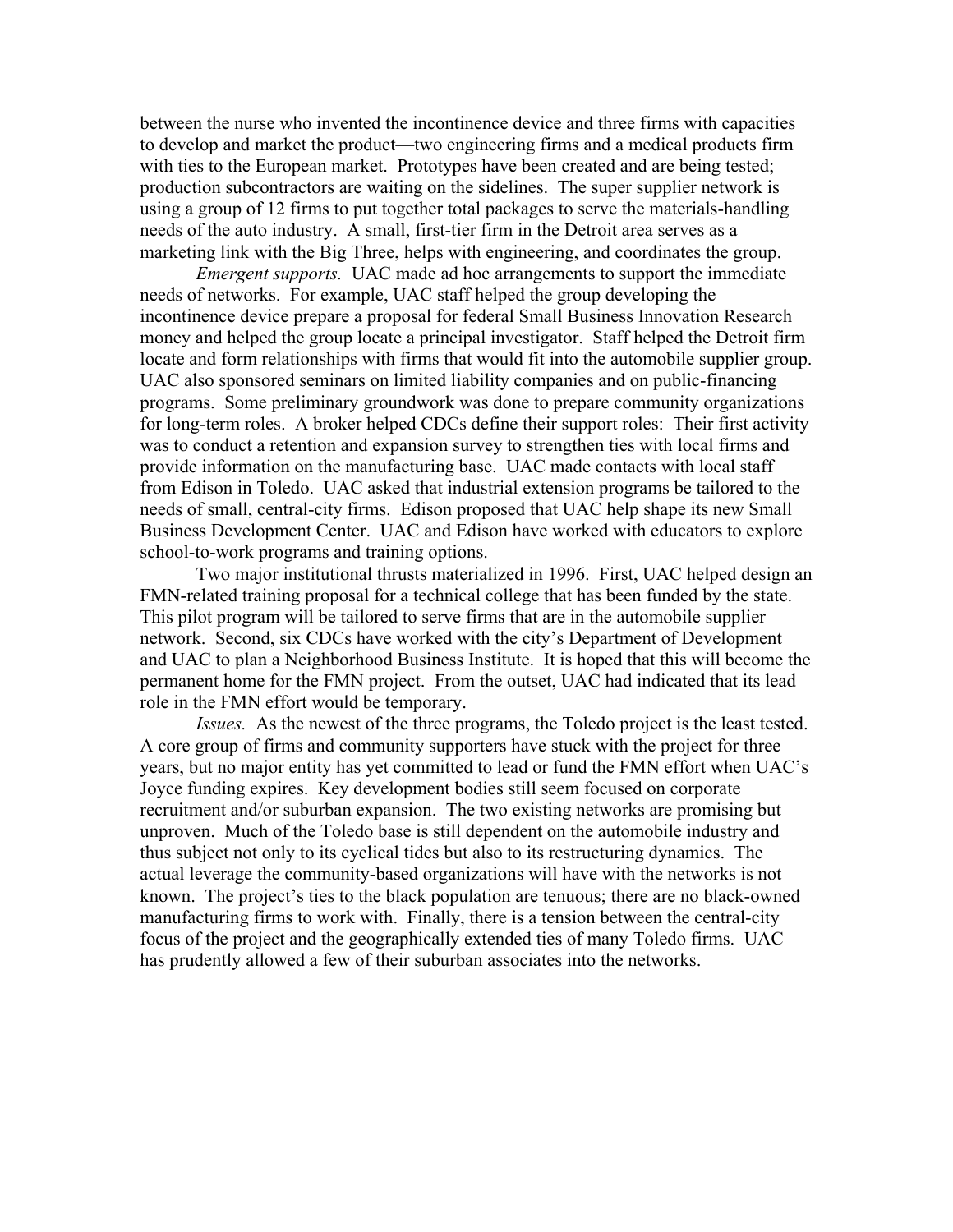#### **RELOCALIZING DEVELOPMENT**

 This discussion will identify (1) spheres of development that seem strategic, (2) contingencies in the Ohio change efforts, and (3) general opportunities and constraints for change. Doing so allows me to begin to address Sassen's query (1990, 239): What spheres of local development can be relocalized?

## **SPHERES OF DEVELOPMENT**

 I propose that relationships sustaining production, markets, and other institutional complexes are strategic spheres for relocalizing development. Change efforts should target relationships among producers, among producers and their customers (other producers or final consumers), among local organizations, and between local bodies and external entities. Relocalizing development entails changing interactions within the locality and between its representatives and the outside world. Change agents and local governmental and market actors in general need to partake of the symbolic and material resources of the outside world.

### **CONTINGENCIES**

 Responses to restructuring do not simply reflect structure. Construction and enactment of the three Ohio efforts were mediated by geographic setting, economic base, external institutions, and local institutional traits.

 The urban district, medium-sized city, and semirural region studied are all within the same broad industrial region, the Midwest, and the same state. As settings for mature industry, the three sites are threatened with being relegated to the periphery of the new economy. They do vary in the base from which they must work. Cleveland' West Side and Toledo have retained substantial industries that are under pressure to upgrade performance capacities. Yet Toledo seems to remain more tied to the automobile industry. Industrial decline in Appalachian Ohio has deepened its marginality. ACEnet has had to fill in gaps in basic entrepreneurial capacities and to nurture the informal economy.

 The change agendas were effected by production models imported by the state and several other institutional entities. However, these models are not recipes for local efforts. A key role of the community-based organization may be making translations that resonate with local constituencies. In this regard, the community-based change agents at the three sites were aided by their ties to firms. Political orientations also matter. The modernization agenda and activist state government are associated with centrists, or *neoprogressives* (Osborne 1988). WIRE-Net seems tied to this milieu, but ACEnet and UAC bear the imprint of a more robust progressivism—community organizing. This is reflected in the kind of arenas and group formation they have promoted.

 Local traits, such as institutional thickness (Amin and Thrift 1994), matter but not in any simple manner. Compared to ACEnet's domain, the West Side of Cleveland and Toledo were blessed with large, diverse pools of development bodies, community organizations, and firms. Yet all three programs strategically created arenas to thicken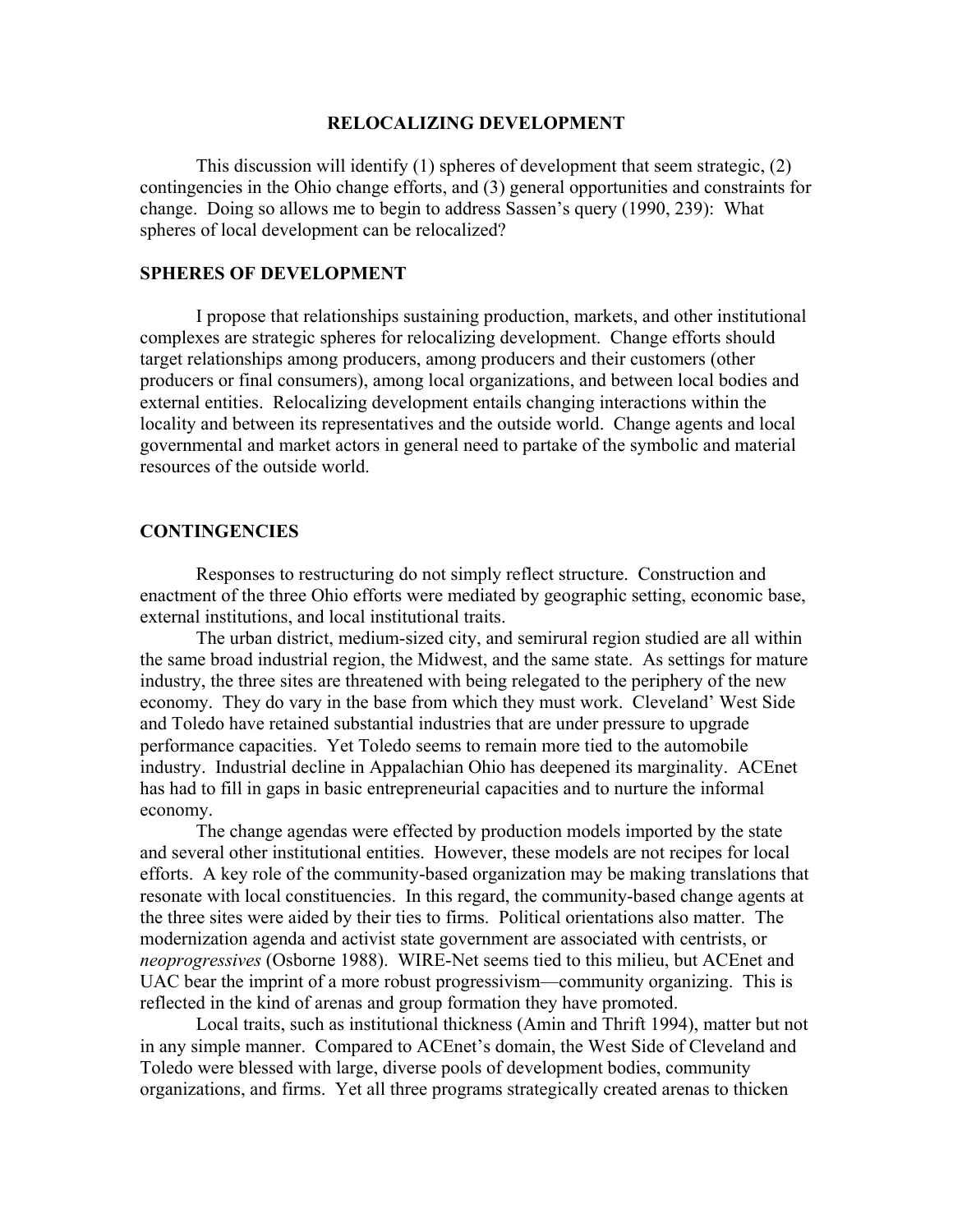institutional density. This seems a core element in efforts to relocalize development, although the manner in which this is done varies by circumstance and values. For example, ACEnet and UAC placed an intrinsic value on broad participation. Also, despite it disadvantages, ACEnet has had more success in institutionalizing its arenas then has UAC, which has found it more difficult to form strong ties with key development bodies. This may reflect the relatively recent formation of the Toledo project or the orientation of the development entities. The West Side identity and Appalachian regionalism have facilitated efforts by WIRE-Net and ACEnet to frame production territories. These frames have also been reinforced by various governments and foundations in their award of resources. UAC has been able to build on identification with Toledo to a degree, but many Toledo firms have ties with suburban firms, and key development bodies have an external focus: to recruit corporations or to tap into suburban growth. High levels of participation suggest that WIRE-Net and ACEnet have had success in creating a sense of common industrial enterprise. The status of the FMN agenda in Toledo is more tentative.

 The three change agents seem to have achieved a partial relocalization of development relationships; each is incomplete in different ways, for different reasons. The Toledo FMN project has formed the agenda that most directly poses collaboration production as a response to restructuring. However, although it has created two production networks and tried to nurture broad participation, the institutional status of the effort is quite tenuous. WIRE-Net and ACEnet have been able to institutionalize their change efforts in somewhat distinctive ways: WIRE-Net is well connected to powerful institutions and has created an arena for a large number of manufacturers; ACEnet is well connected to modest enterprises and the poor but has been able to create policy arenas for a broad range of participants. ACEnet's efforts reflect ideals of community-based production but are constrained by the marginality of its industry. WIRE-Net has begun to explore collaborative production, but firm leverage may mute participation by other entities and/or reinforce low-wage strategies.

#### **OPPORTUNITIES AND CONSTRAINTS**

 General opportunities and constraints for change also shape circumstances for localities. Friedland and Alford (1991) proposed that in times of institutional contradiction, actors often use the institutional logic from one sphere to reorder practices in another. The Ohio cases show that restructuring opens such possibilities but involves efforts to use alternative logics from other industrial orders, not from other spheres of the same social order.

 Restructuring is ripe with the kind of institutional contradictions that provide an opportunity for change. Corporate actions threaten the status quo for small manufacturers and their communities. They may withdraw to seek lower costs elsewhere or may choose to reorganize their base production system. When they choose to reorganize, corporations place demands on their suppliers to reorganize as well. Small firms that supply corporations tend to be embedded in the local production culture and are less likely able to move out of their home region (Romo and Schwartz 1995). In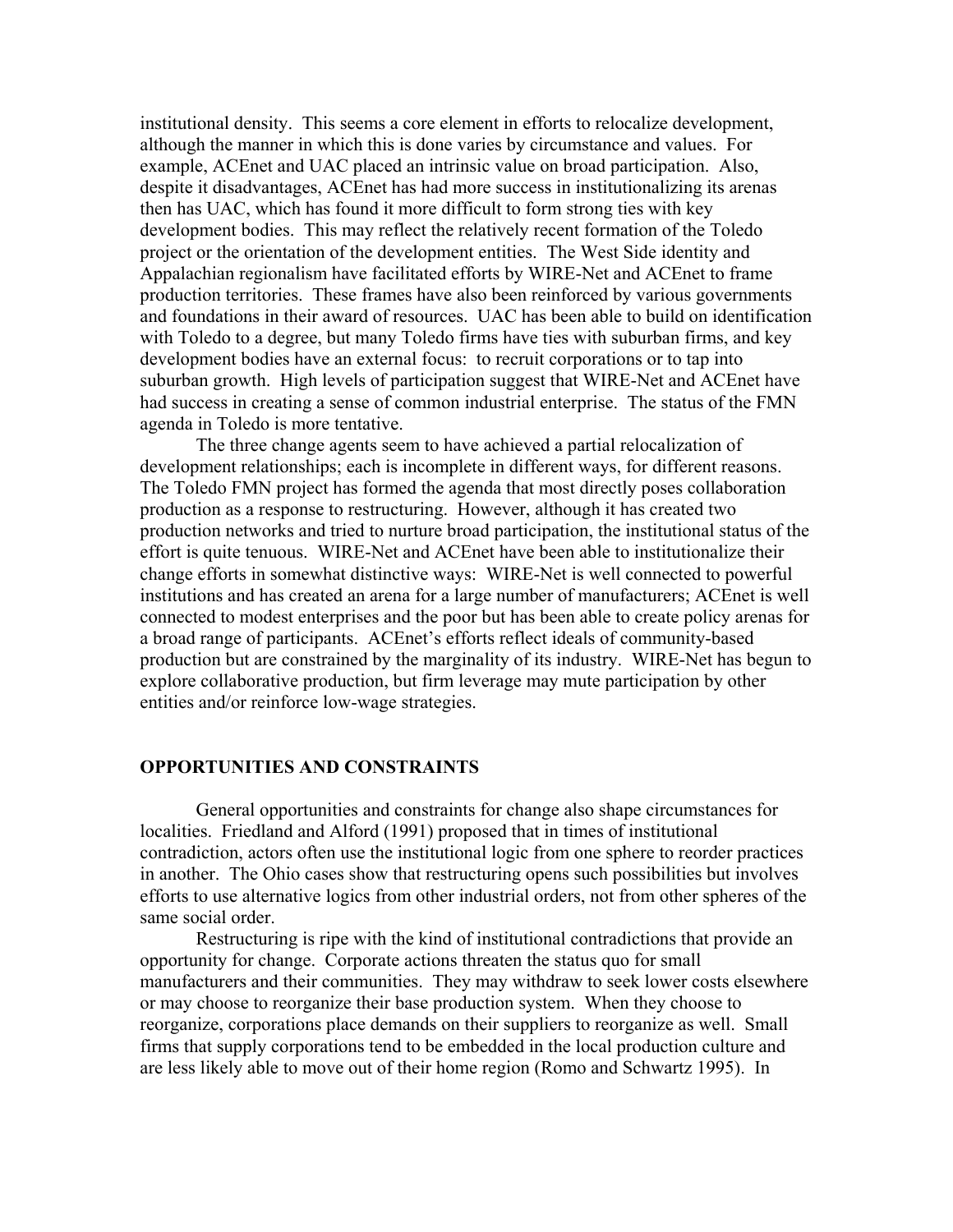either case, small firms are challenged to develop new capacities for design and customer service.

 Political restructuring associated with the New Federalism has had an unanticipated consequence: Activist state governments have emerged with their own restructuring initiatives, especially—as has been shown—in industrial states like Ohio (Osborne 1988; Hill 1990b; Rosenfeld 1992). An industrial modernization policy network and complementary foundation initiatives have emerged (Osborne 1988). Community-based entities have moved into development (Hill 1990a). Restructuring has unsettled the relationship between business and politics. The Ohio cases imply that small firms would be a core constituency if major efforts were made to upgrade manufacturing communities.

 The constraints for change begin with the perverse leverage of corporations in a threatened industrial order. Many corporations play communities and suppliers against those located elsewhere; embattled suppliers may hesitate to increase training or pay for their employees (Harrison 1994). The decay of the old order and the uncertainty of restructuring can lead local leaders to give up on manufacturing; yet this path is by no means predetermined. Finally, the New Federalism has left many local governments without the federal support they need to remake their local structures and their external relationships.

#### **COMMUNITY-BASED RESTRUCTURING**

 Relocalizing development is not about sealing off a locality from global forces but about creating a sustainable, virtuous interaction with the global economy. This involves changing relations within a locality and between it and the outside world. The first domain entails developing local economic and institutional capacities that are complementary and linked by a sense of common enterprise; this may require creating arenas that thicken institutional interactions (Amin and Thrift 1994) and diffuse industrial power (Herrigel 1993). The second domain requires cultivating market niches for which the locality has competitive advantages and gaining supportive policies from higher levels of government. Both of these domains may require the local representatives to draw on the logics and experiences of other localities across the globe.

 Each of the Ohio cases displays strengths and shortcomings in these areas. Taken together, they suggest an ideal type of community-based restructuring: Change agents include community-based entities that develop and model industrial power—the capacity to partake in redefining and reconstituting the industrial system. They broker interinstitutional ties through framing the locality as a socio-spatial-economic entity and by framing its possibilities. The change agenda involves upgrading firms to engage in high-value, collaborative production and building arenas that encourage broad participation in the making and remaking of business supports. The change process entails mobilizing actor to enter collaborative encounters. Institutionalization involves enacting collaborative frames and practices to the point at which collaboration is taken for granted, infuses the relationships among local organizations, and underlies system reproduction. It requires that sustaining ties have been made with the larger political economy.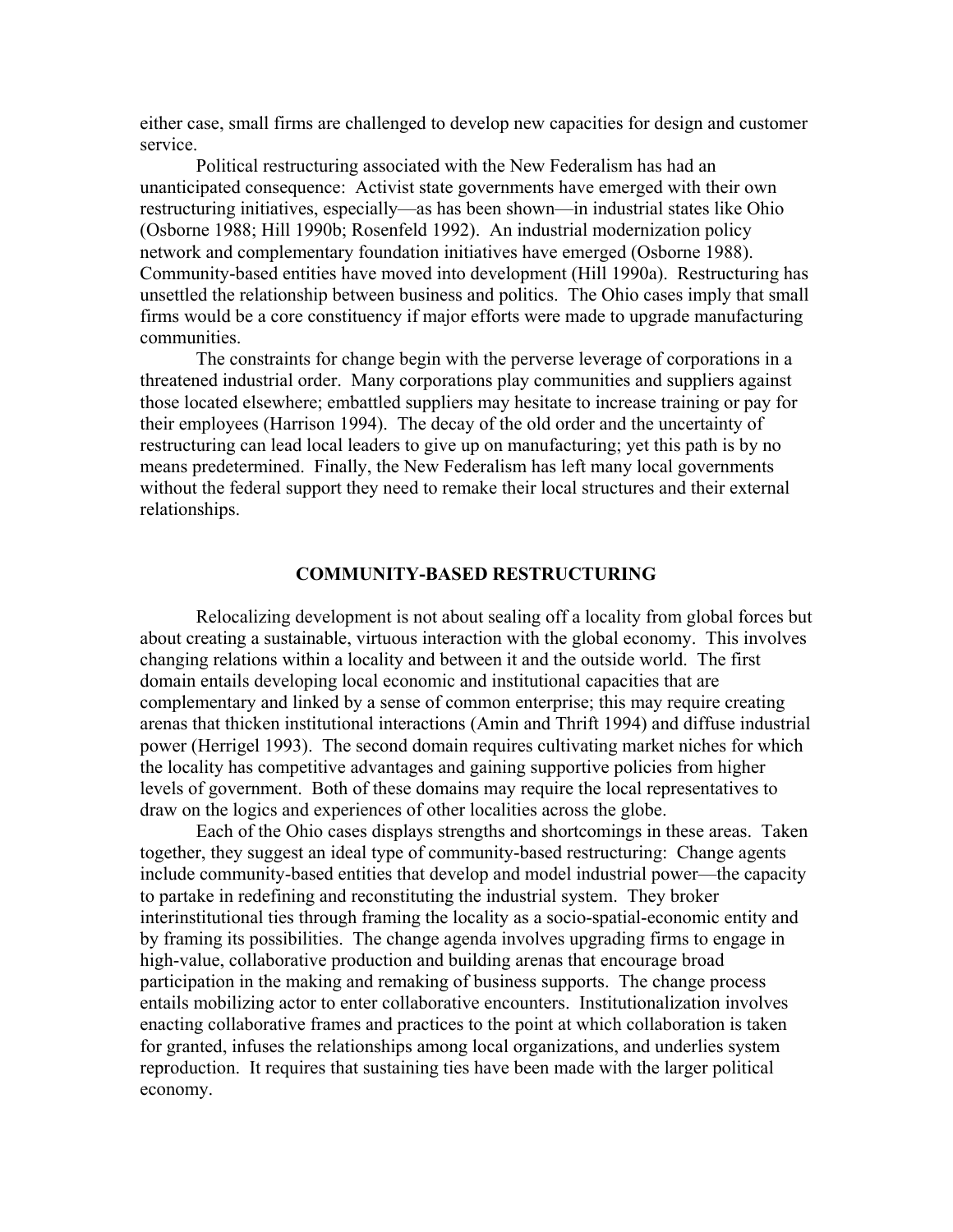#### **REFERENCES**

- Amin, A., and N. Thrift. 1994. Living in the Global. In *Globalization Institutions, and Regional Development in Europe*, edited by A. Amin and N. Thrift, 1-22. New York: Oxford Univ. Press.
- Appalachian Center for Economic Networks (ACEnet). 1991. WON becomes Appalachian Center for Economic Networks (ACENet). *Network News* 3  $(1): 1.$
- -----. 1993. *A Market-niche approach to microenterprise development*. Athens, OH: Author.
- Best, M. 1990. *The new competition: Institutions of industrial restructuring.* Cambridge, MA: Harvard Univ. Press.
- Clavel, P., and N. Kleniewski. 1990. Space for progressive local policy. In *Beyond the city limits*, edited by J. Logan and T. Swanstrom, 199-234. Philadelphia: Temple Univ. Press.
- DiMaggio, P., and W. Powell. 1991. Introduction. In *The new institutionalism in organizational analysis*, edited by W. Powell and P. DiMaggio, 1-38. Chicago: Univ. of Chicago Press.
- Friedland, R., and R. Alford. 1991. Bringing society back in: Symbols, practices, and institutional contradictions. In *The new institutionalism in organizational analysis*, edited by W. Powell and P. DiMaggio, 232-63. Chicago: Univ. of Chicago Press.
- Fujita, K., and R.C. Hill, eds. 1993. *Japanese cities in the world economy*. Philadelphia Temple Univ. Press.
- Gottdeiner, M. 1985. *The social production of urban space*. Austin: Univ. of Texas Press.
- Gottdeiner, M., and J. Feagin. 1988. The paradigm shift in urban sociology. *Urban Affairs Quarterly* 24 (2): 163-87.
- Granovetter, M. 1985. Economic action and social structures: The problem of embeddedness. *American Journal of Sociology* 91 (3): 481-510.
- Gurwitz, A., and G.T. Kingsley. 1982. The Cleveland metropolitan economy. Santa Monica, CA: RAND.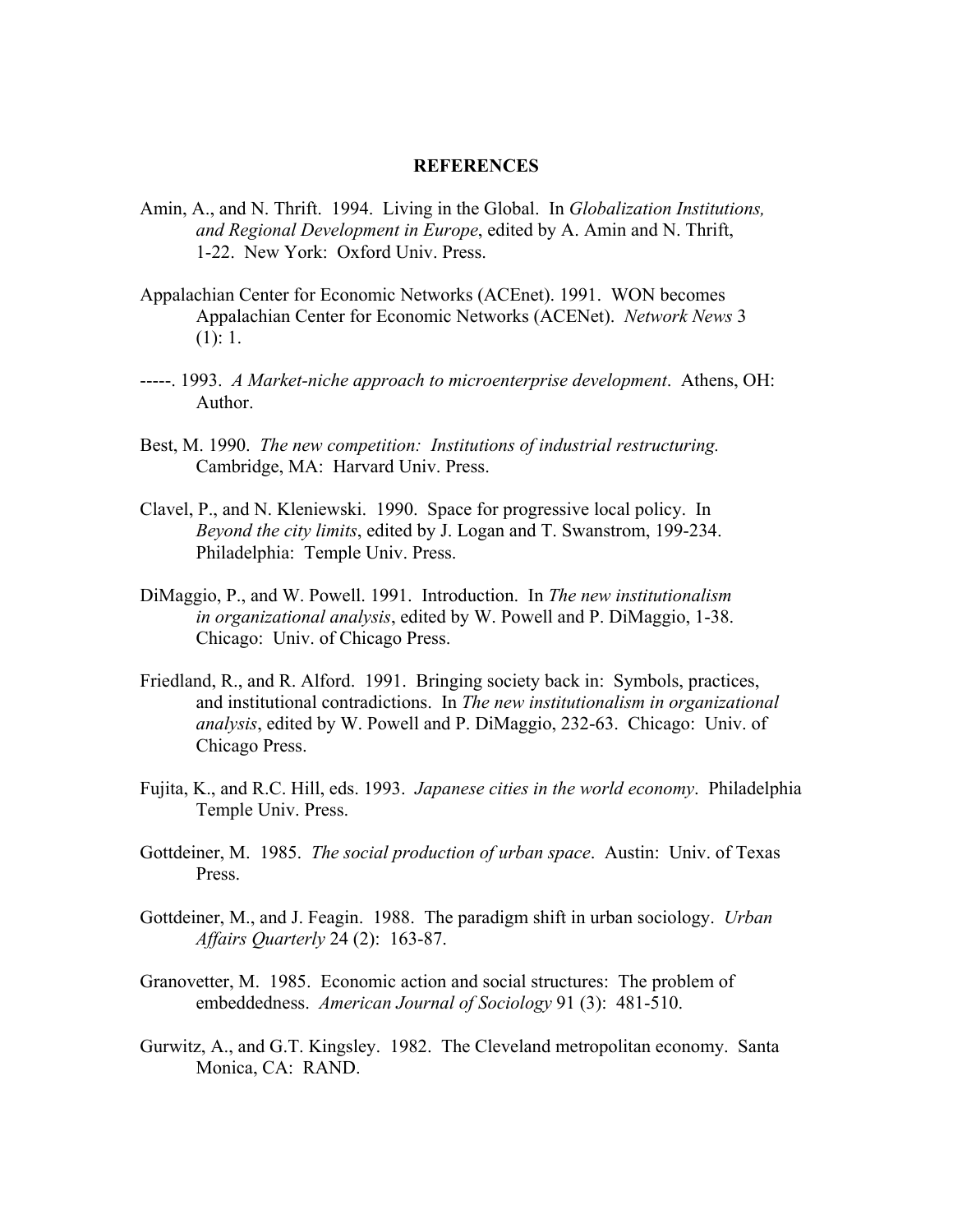Harrison, B. 1994. *Lean and mean*. New York: BasicBooks.

- Herrigel, G. 1993. Power and the redefinition of industrial districts: The case of Baden-Wurttemberg. In *The embedded firm: On the socioeconomics of Industrial networks,* edited by G. Grabner, 227-51. London: Routledge.
- Hill, R.C. 1989. Divisions of labor in global manufacturing: The case of the auto Industry. In *Instability and change in the world economy*, edited by A. MacEwan and W. Tabb, 166-86. New York: Monthly Review Press.
- -----. 1990a. Federalism and urban policy. The intergovernmental dialectic. In *The changing face of fiscal federalism,* edited by T. Swartz and J. Peck, 35-56. New York: M.E. Sharpe.
- -----.1990b. Industrial restructuring, state intervention, and uneven development in the United States and Japan. In *Beyond the city limits,* edited by J. Logan and T. Swanstrom, 60-85. Philadelphia: Temple Univ. Press.
- Holley, J. 1995. *Facilitating the formation of flexible manufacturing networks in Rural, southeastern Ohio: A five year report.* Athens, OH: ACEnet.
- Holley, J., and R. Wilkens. 1991a. *A market-driven approach to flexible manufacturing Networks.* Athens, OH: Acenet.
- -----. 1991b. *Creating flexible manufacturing networks in North America.* Athens, OH ACEnet.
- Indergaard, M. 1996. Making networks, remaking the city. *Economic Development Quarterly* 10 (2): 172-87.
- Logan, J., and H. Molotch. 1987. *Urban Fortunes*. Berkeley: Univ. of California Press.
- Logan, J., and T. Swanstrom, eds. 1990. *Beyond the city limits*. Philadelphia: Temple Univ. Press.
- Mollenkopf, J. 1983. *The contested city*. Princeton, NJ: Princeton Univ. Press.
- Osborne, D. 1988. *Laboratories of democracy*. Cambridge, MA: Harvard Business School Press.
- Piore, M., and C. Sabel. 1984. *The second industrial divide.* New York: BasicBooks.
- Powell, W., and P. DiMaggio, eds. 1991. *The new institutionalism in organizational Analysis.* Chicago: Univ. of Chicago Press.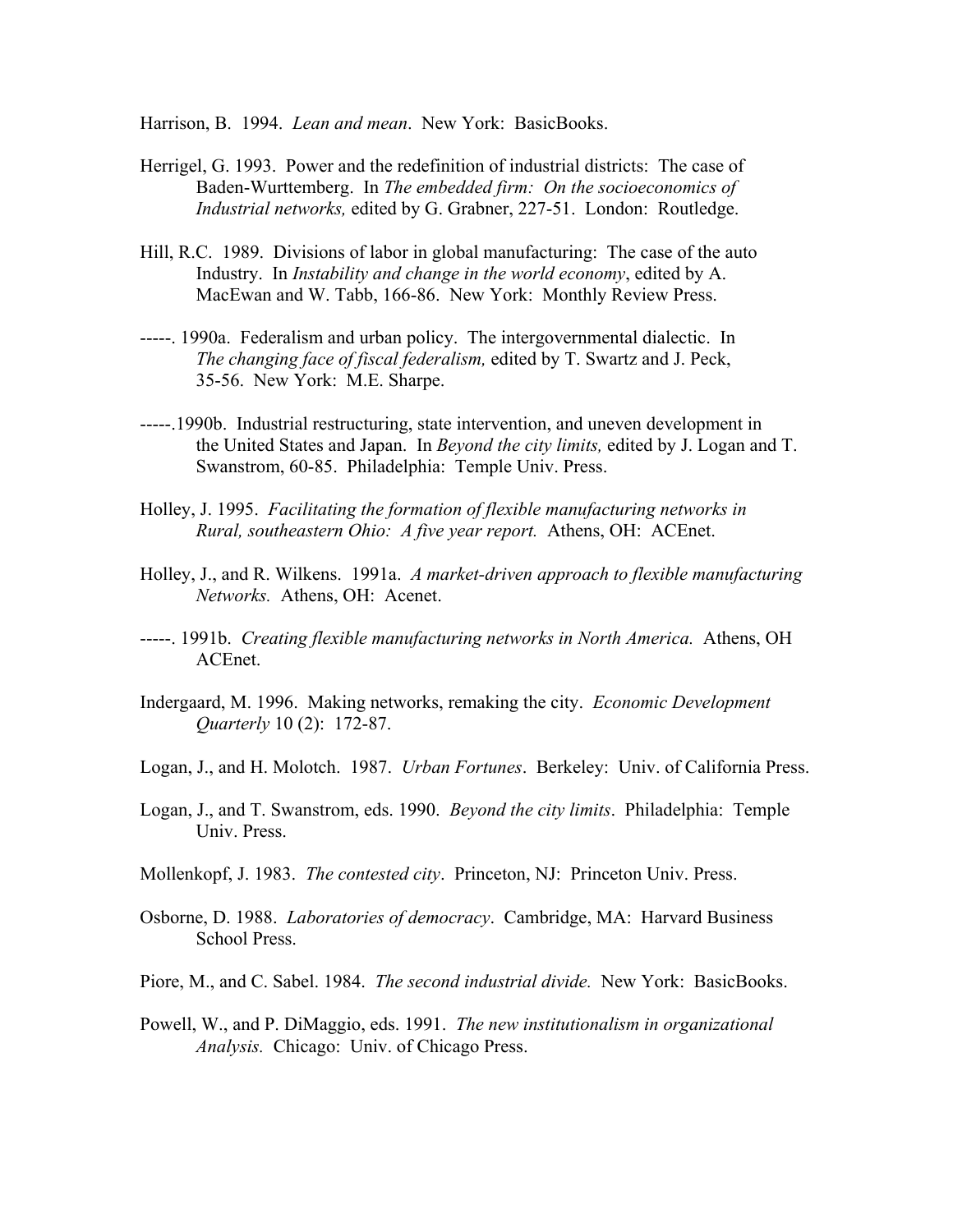- Randall, R., and R. Martin. 1996. Ohio economic-development programs and the suburbanization of manufacturing. Paper presented at the annual meeting of The Urban Affairs Association, New York, March.
- Romo, F., and M. Schwartz. 1995. The structural embeddedness of business decisions to migrate. *American Sociological Review* 60 (6): 874-907.
- Rosenfeld, S. 1992. *Competitive manufacturing: New strategies for regional Development.* New Brunswick, NJ: Center for Urban Policy Research.
- Sabel, C. 1982. *Work and Politics.* New York: Cambridge Univ. Press.
- -----. 1989. Flexible specialization and the re-emergence of regional economies. In *Reversing industrial decline? Industrial structure and policy in Britain and Her competitors,* edited by P. Hurst and J. Zeitlin, 17-70. Oxford, UK: Berg.
- -----. 1990. Studied trust. Department of Social Science, Massachusetts Institute of Technology, Boston. Photocopy.
- Sabel, C., G. Herrigel, R. Deeg, and R. Kazis. 1989. Regional prosperities compared. *Economy and Society* 18 (4): 374-404.
- Sassen, S. 1990. Beyond the city limits: A commentary. In *Beyond the city limits,* Edited by J. Logan and T. Swanstrom, 237-42. Philadelphia: Temple Univ. Press.
- Saxenian, A. 1994. *Regional Advantage: Culture and competition in Silicon Valley And Route 128.* Cambridge, MA: Harvard Univ. Press.
- Smelser, N., and R. Swedberg, eds. 1994. *Handbook of Economic Sociology.* Princeton, NJ: Princeton Univ. Press.
- Stoecker, R. 1995. Community, movement, organization. *Sociological Quarterly* 36:11-30.
- U.S. Bureau of the Census. 1980. *Census of the Population. Social and economic Characteristics. Ohio.* Washington, DC: Government Printing Office.
- -----. 1990. *Census of the Population. Social and economic characteristics. Ohio.* Washington, DC: Government Printing Offic.
- Westside Industrial Retention and Expansion Network (WIRE-Net). n.d. *Labor Force Programs of the Westside Industrial Retention and Expansion Network.* Cleveland, OH: Author.